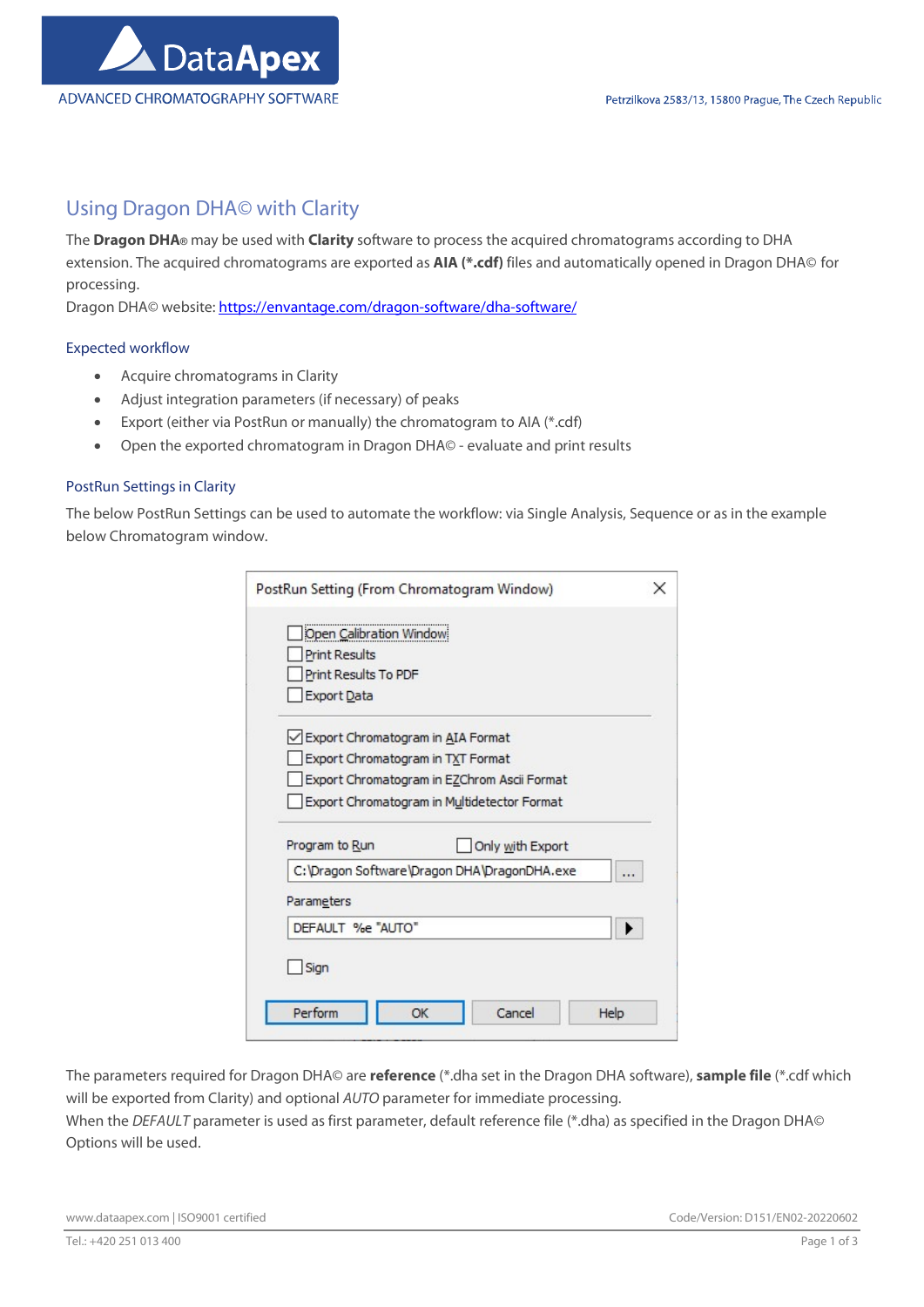Note that for each processed chromatogram a new instance of Dragon DHA will be opened, the user will need to close it after processing the chromatogram.

## Dragon DHA© Options

To further ease the collaboration between Clarity and Dragon DHA©, it may be necessary to set the Default Area Reject to 0. Thus avoiding the rejection of some peaks that were already integrated in Clarity.

The reference files (\*.dha) may need to be adapted fit your specific chromatography conditions – see the Dragon DHA© help.

| DHA - Set Options                                                                                                                                                                                                                                                                                                                                                                                                                                                                                                                                                                                                                                                                                               |                                                                                                                                                                                                                                                                                                                                                                             |   | П | × |
|-----------------------------------------------------------------------------------------------------------------------------------------------------------------------------------------------------------------------------------------------------------------------------------------------------------------------------------------------------------------------------------------------------------------------------------------------------------------------------------------------------------------------------------------------------------------------------------------------------------------------------------------------------------------------------------------------------------------|-----------------------------------------------------------------------------------------------------------------------------------------------------------------------------------------------------------------------------------------------------------------------------------------------------------------------------------------------------------------------------|---|---|---|
| Folders   File Names   User Applications   Report Options   ID Defaults   Major Peaks<br>General   View                                                                                                                                                                                                                                                                                                                                                                                                                                                                                                                                                                                                         |                                                                                                                                                                                                                                                                                                                                                                             |   |   |   |
| Default Area Reject<br>Default Index Resolution<br>0.0000<br>0.50<br>Normalize Results to:<br>100.0000 Percent<br>Report Temp Values in Celsius<br>Auto Calculate on Open Sample File<br>Default Reference File<br>C:\Dragon Software\Dragon DHA\References\D6730 PC<br>S <sub>elect</sub><br>Clear<br>Auto Load Reference File at Program Start<br>Always Use Identified N-Paraffins as Primary References<br><b>Always Disregard Olefins</b><br>Always Disregard Oxygenates<br>Always Disregard Aromatics<br><b>Exclude BP Distribution Calculations</b><br>Start Analysis and Normalization at: 0.00<br>End Analysis and Normalization at:<br> 0.00 <br>Reject Components With Less Than 0.0500<br>Wt %<br>▼ | Internal Standard Info-<br>Internal Standard Name:<br><b>NONE</b><br>Internal Std Amount:<br>I٥<br>Sample Weight:<br>0.0000<br>Sample Density<br>1.0000<br>Normalize Peaks to 100% if Calculated Yield is:<br>Percent or Above<br>98.00<br>Set Default Response Factor for Unknowns: 1.00<br>Set Default Density for Unknowns: 0.00<br>Set Default Mol % for Unknowns: 0.00 | ▼ |   |   |
| Normalize All Peaks to 100% if Total Unknown Weight is Less than  17.0000 Percent                                                                                                                                                                                                                                                                                                                                                                                                                                                                                                                                                                                                                               |                                                                                                                                                                                                                                                                                                                                                                             |   |   |   |
| RVP Offset Value: 1.0000                                                                                                                                                                                                                                                                                                                                                                                                                                                                                                                                                                                                                                                                                        |                                                                                                                                                                                                                                                                                                                                                                             |   |   |   |
|                                                                                                                                                                                                                                                                                                                                                                                                                                                                                                                                                                                                                                                                                                                 | Cancel<br>Apply                                                                                                                                                                                                                                                                                                                                                             |   |   |   |